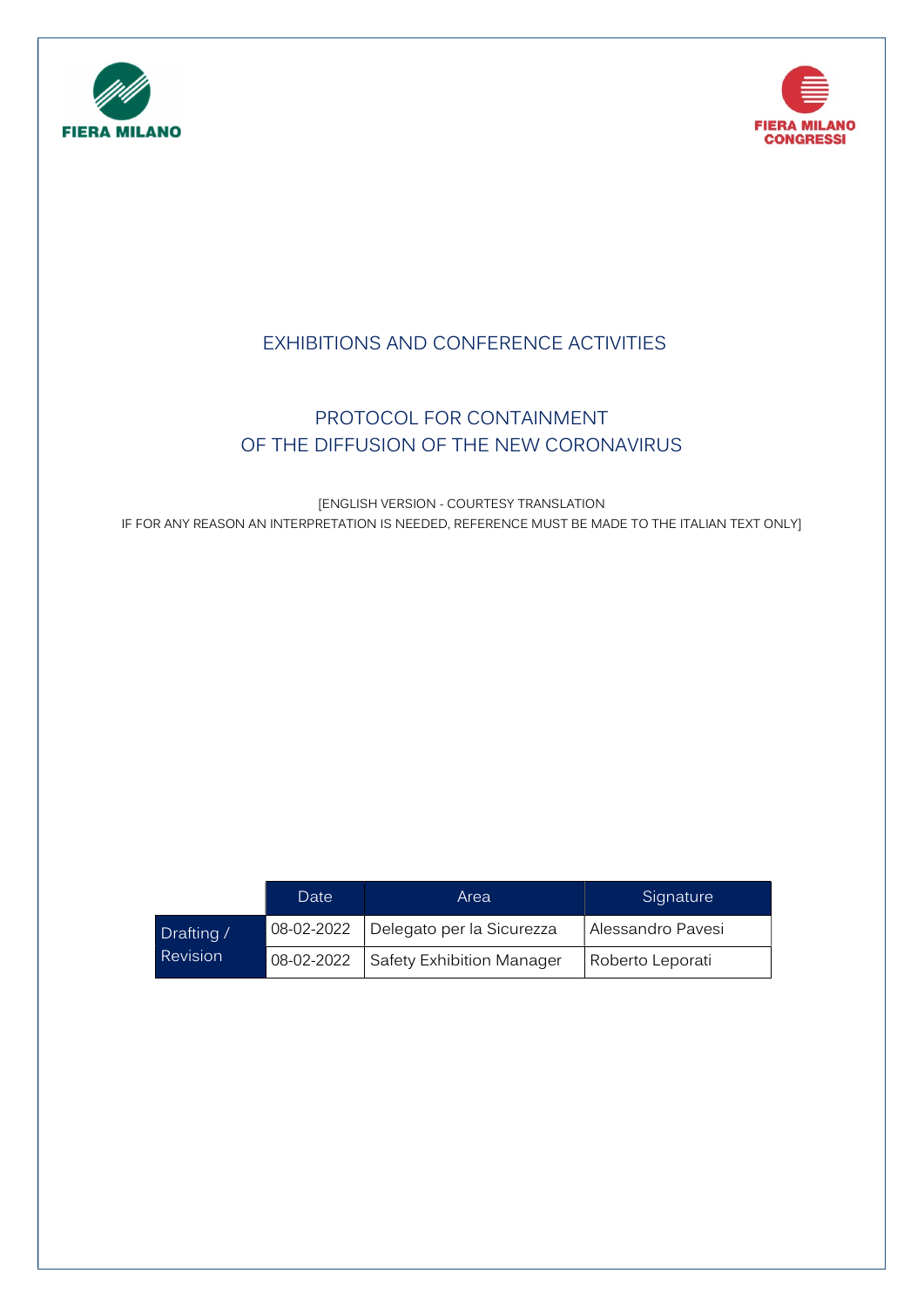| 1.  |       |  |  |  |
|-----|-------|--|--|--|
| 2.  |       |  |  |  |
| 3.  |       |  |  |  |
| 4.  |       |  |  |  |
| 5.  |       |  |  |  |
| 6.  |       |  |  |  |
| 7.  |       |  |  |  |
| 8.  |       |  |  |  |
|     | 8.1.  |  |  |  |
|     | 8.2.  |  |  |  |
|     | 8.3.  |  |  |  |
| 9.  |       |  |  |  |
|     | 9.1.  |  |  |  |
|     | 9.2.  |  |  |  |
|     |       |  |  |  |
|     | 10.1. |  |  |  |
|     | 10.2. |  |  |  |
| 11. |       |  |  |  |
| 12. |       |  |  |  |
| 13. |       |  |  |  |
|     | 13.1. |  |  |  |
| 14  |       |  |  |  |
| 15. |       |  |  |  |
| 16. |       |  |  |  |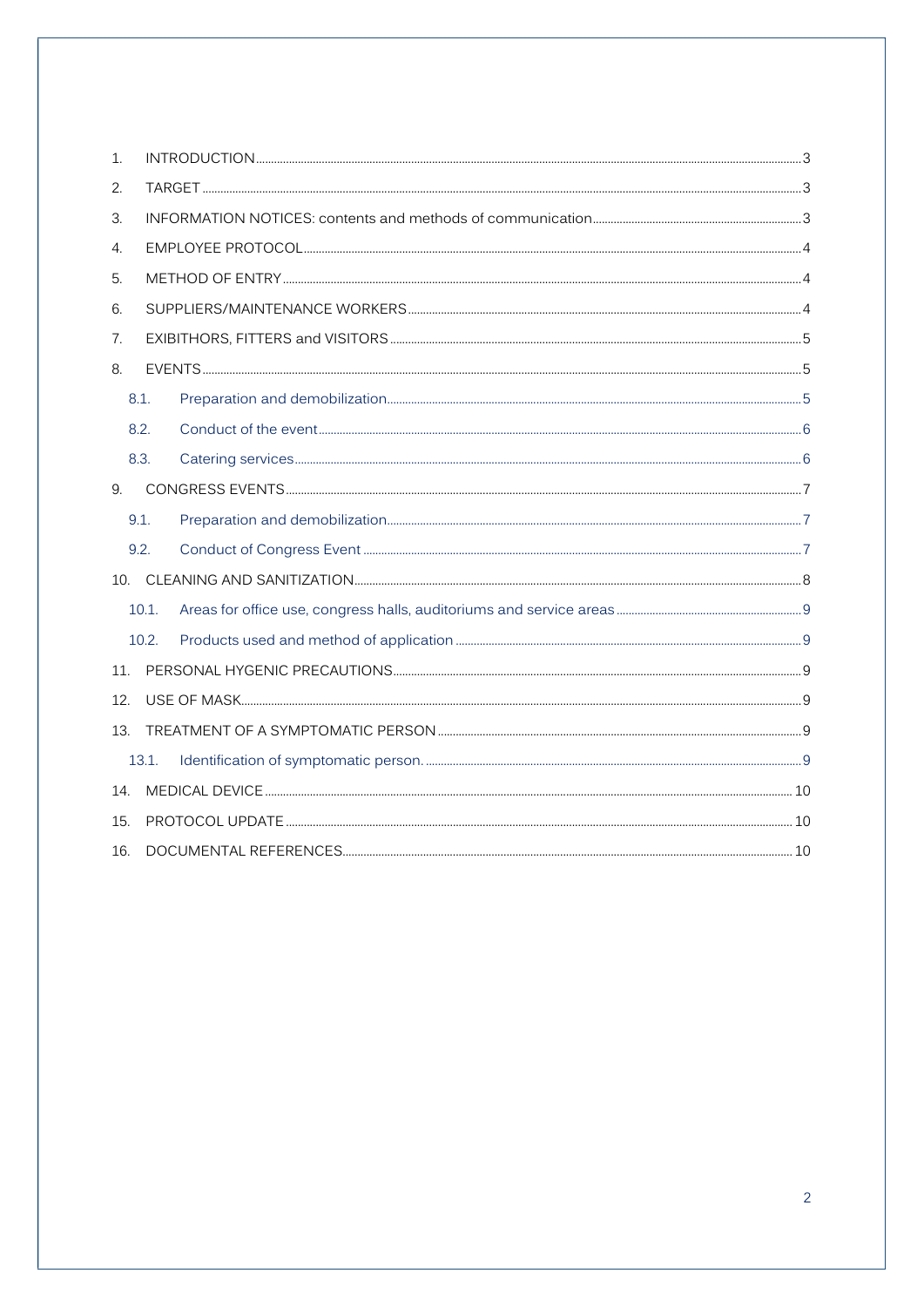## 1. INTRODUCTION

This document has been drawn up in compliance with the requirements governed by the protocols in force concerning prevention and protection actions in the context of the development of the health emergency related to the Covid-19 pandemic.

The format of a trade fair event allows organizers to structure and guide the public in all phases of their stay within the fairgrounds: from pre-registration, to on-site arrival and afterwards entrance, the way in which they pass through the various exhibition halls, the meeting spaces and the auditorium, as well as when they use the catering and health services dedicated to them.

The exhibition venues are specifically designed to host this type of demonstration/event and to manage visitors according to the strict security policies of national and local authorities and international security standards.

Compliance with national legislation on health and hygiene indications aimed at preventing the spread of the COVID-19 virus is an essential premise of this document.

The recommendations of the World Health Organization, the Ministry of Health and the individual Regions are and will be considered a point of reference in the application of this Protocol.

The rules reserved for these events must be promptly placed to the knowledge of the organizers of the events themselves.

## 2. TARGET

The objective of this regulatory protocol is to provide organizational and operational guidelines aimed at increasing the effectiveness of the precautionary containment measures adopted to combat the COVID-19 epidemic at trade fairs. From a preventive perspective, this protocol therefore contains measures that follow the precautionary principle and fully implement the prescriptions of the legislator and the indications of the Health Authority.

The document therefore has the purpose of identifying and defining all the measures deemed necessary in order to allow the safe conduct of trade fairs and congress events.

The application scenarios include the exhibition and congressional activity as a whole, divided into the phases explained below:

- organizational and management activities of the exhibition center and the Congress Center;
- phases of preparation and dismantling of exhibitions/events;
- running of the show/event: opening to visitors.

The shared perspective is to illustrate a framework of measures that defines and guarantees a consolidated safety perimeter, each for their own responsibilities, for all the actors involved (Manager, Organizer, Exhibitor, Fitter, Visitor) and which can therefore guarantee protection designed, implemented, verified and shared.

All the arrangements, in terms of technologies and services, have been made coherent and fully defined in specific operating procedures which are an integral part of all the technical-commercial documents that characterize their own and hosted exhibitions/events.

#### 3. INFORMATION NOTICES: contents and methods of communication

The Manager of the exhibition center/congress center informs all employees and anyone who has the right to access about the instructions given by the Authorities, posting appropriate information brochures at the entrance and in the places of greater walkability and exploiting, where possible, the digital signage tools and Reference app by appropriately adapting the regulations of the individual exhibitions/events.

The implementation of the digital system also makes it possible to promptly provide information regarding the external environment (public transport, info-traffic etc.)

The main information concerns: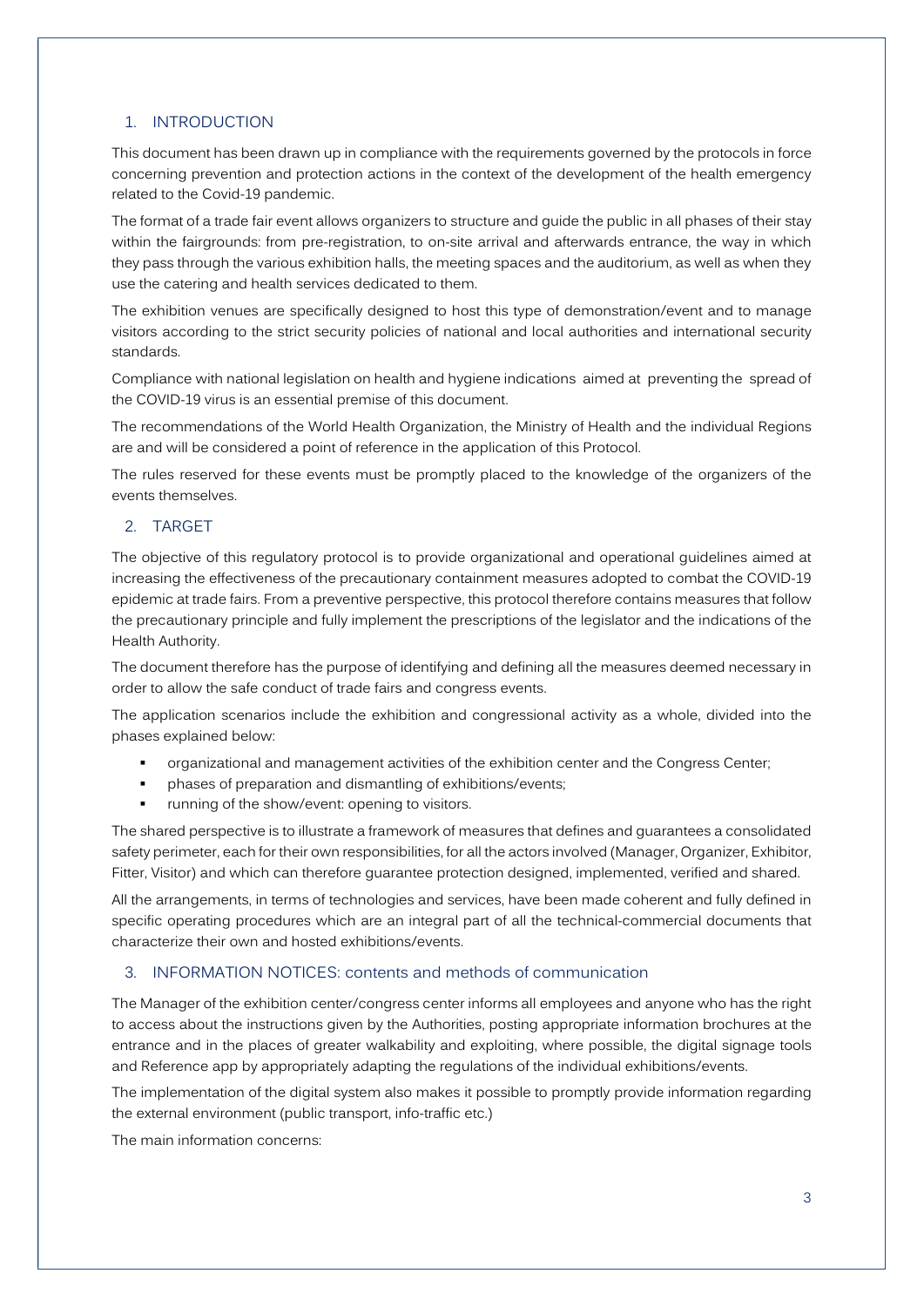- the obligation to remain at home and to call your doctor and/or health authority:
	- $\cdot \cdot$  in the presence of body temperature over 37.5 °;
	- $\div$  in the presence of other flu symptoms;
	- \* coming from areas with particular restrictions or prescriptions;
	- ◆ having had contact with people who tested positive within the terms prescribed by current legislation.
- develop the awareness of the fact of not being able to enter if the conditions referred to in the previous point exist or of not being able to continue to stay if the symptoms appear later;
- the commitment to comply with all the provisions issued by the Authorities and their Employer when accessing in the exhibition center / congress center (in particular, keep a safety distance of at least one meter and constantly observe the correct hand hygiene practices and more);
- the commitment to promptly inform their Employer of the presence of any flu symptoms during the performance of work, taking care to remain at an adequate distance from other people present. On the basis of the duties and work contexts, with particular reference to the set of measures adopted that operators must comply with (in particular on the correct use of PPE), a specific information brochure has been drawn up and disseminated.

## 4. EMPLOYEE PROTOCOL

A specific Protocol has been drawn up for all employees and all suppliers/maintenance workers aimed at regulating the specific prevention and protection actions in the Covid-19 area.

## 5. METHOD OF ENTRY

Dedicated pedestrian and vehicular access gates have been defined, dividing the flows and ensuring, during the planned phases of the qualification enabling access, compliance with the social distance of at least 1 m. This fulfillment is ensured and constantly monitored by dedicated personnel.

For access to the fairgrounds/congress center, everyone must be in possession and exhibit the "Super Green Pass" at the access gates or have at least one of the following requirements:

- certificate of vaccination (even of the first dose only, after 15 days from the same);
- certificate of recovery from Covid-19 infection within the previous 6 months.

For users of Italian nationality, at the date of this protocol, the validity of the vaccination certificate is 180 days (6 months); for those who received the third dose and for those who recovered after the second or third dose, the duration is unlimited.

For access only by foreign users, in the event that more than six months have elapsed since the completion of the vaccination cycle with vaccines accepted by the EMA (European Medicines Agency) or in the case of vaccinations with non-accepted vaccines, access is allowed only after carrying out a rapid (48 h validity) or molecular (72 h validity) antigen test with negative results, to be submitted together with the vaccination certificates above.

## 6. SUPPLIERS/MAINTENANCE WORKERS

For the access of all external suppliers, contingent entry, transit and exit procedures are applied, using predefined methods, routes and timing, in order to minimize the possibility of contact with employees.

The main actions are listed below:

- for the necessary preparation of loading and unloading activities, the transporter, equipped with PPE, must in any case comply with the strict safety distance of at least one meter from other operators;
- for suppliers/transporters, dedicated toilets will be identified, taking care to give appropriate communication;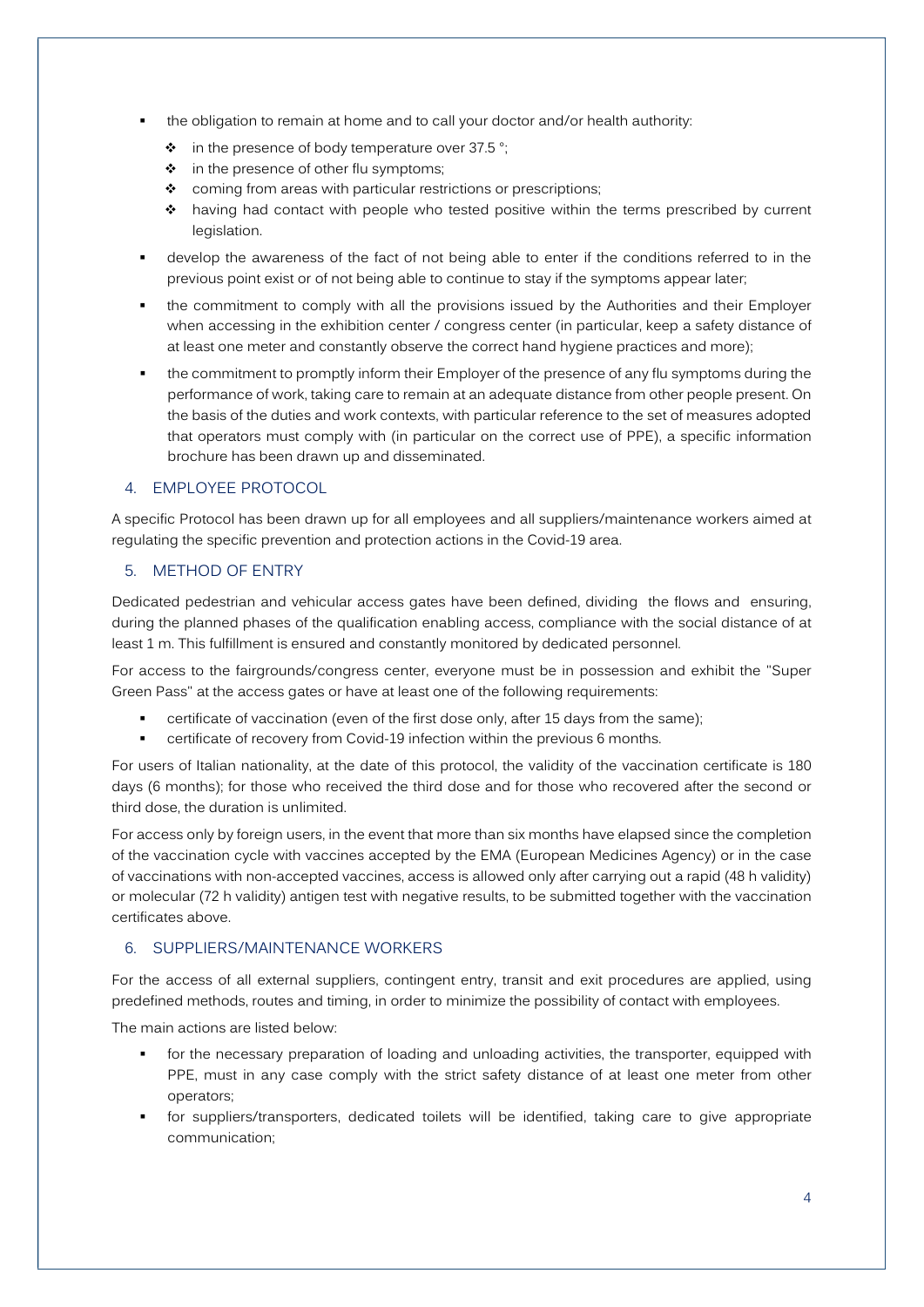- access to occasional visitors is allowed only for proven and mandatory business needs. The provisions of the previous par. 4 and 5;
- **EXECT** each Contractor is required to promptly inform the company if one of its operators, present within the neighborhoods or the conference center, tests positive for the Covid-19 swab, in order to take the related prevention and protection actions;
- the rules of this Protocol, appropriately disclosed to all operators involved in the supply chain, also extend to contracted companies that will need to organize locations and construction sites within the fairgrounds/conference center;
- the workers present for maintenance activities, set-ups etc. must wear all PPE and operate at least 1 meter away from other workers.

## 7. EXIBITHORS, FITTERS and VISITORS

Each Exhibitor, in the context of his own leased exhibition space, as the subject who has the legal availability of the area and therefore the holder of the primary guarantee position towards the subjects who are inside the aforementioned space, must enforce the rules of regulation for the contrast and containment of the spread of Covid-19, as established by current legislation.

In particular, the Exhibitor must ensure that both workers and third parties who, for whatever reason, are within the perimeter of their exhibition space fully comply with the provisions on spacing and those provided for in the aforementioned protocol.

The access of visitors and exhibitors takes place with entry, transit, exit procedures, predefined and differentiated methods, routes and timing, in order to reduce the opportunities for gathering.

To ensure compliance with the interpersonal spacing of at least 1 meter, assistance from control staff is provided in the access spaces and in all areas of greater walkability.

#### 8. EVENTS

#### 8.1. Preparation and demobilization

In order to correctly regulate access and monitor the level of crowding in the pavilions, it is indicated that the access of fitters must be carried out by carefully following what is reported in the assembly and disassembly circulars. The guiding criteria must be:

- topographical (pay attention to the work in adjacent stands and use different accesses identified in relation to the areas being set up; the activities, where possible, must begin with the assembly of the boundary walls with the other stands, creating in fact and right from the I initiate a physical barrier aimed at eliminating and / or further reducing interference while ensuring, at the same time, social distancing);
- related to the complexity of the projects and the number of workers;
- planned in such a way as to coordinate the activities of the fitters with the services that the manager of the exhibition center must provide: logistics, hangings, connections, testing, etc.

It is necessary to define, in agreement with the Organizers of the Events and on the basis of the numerical feedback provided by them, the aspects highlighted below:

- the width of the corridors and the structure of the exhibition meshes, preferring a unified modular mesh (when possible) that takes into due consideration the entrance and exit modules from the exhibition stands, the access routes to the toilets and the areas of refreshment and the corridors of exodus;
- exhibitors and fitters, will have to carry out a detailed planning of the activities, in order to respect the assigned times and minimize the need for entry and exit movements of vehicles and people, which can be estimated in advance;
- modulate the seats in the conference rooms and in the common areas to favor the distancing of the public.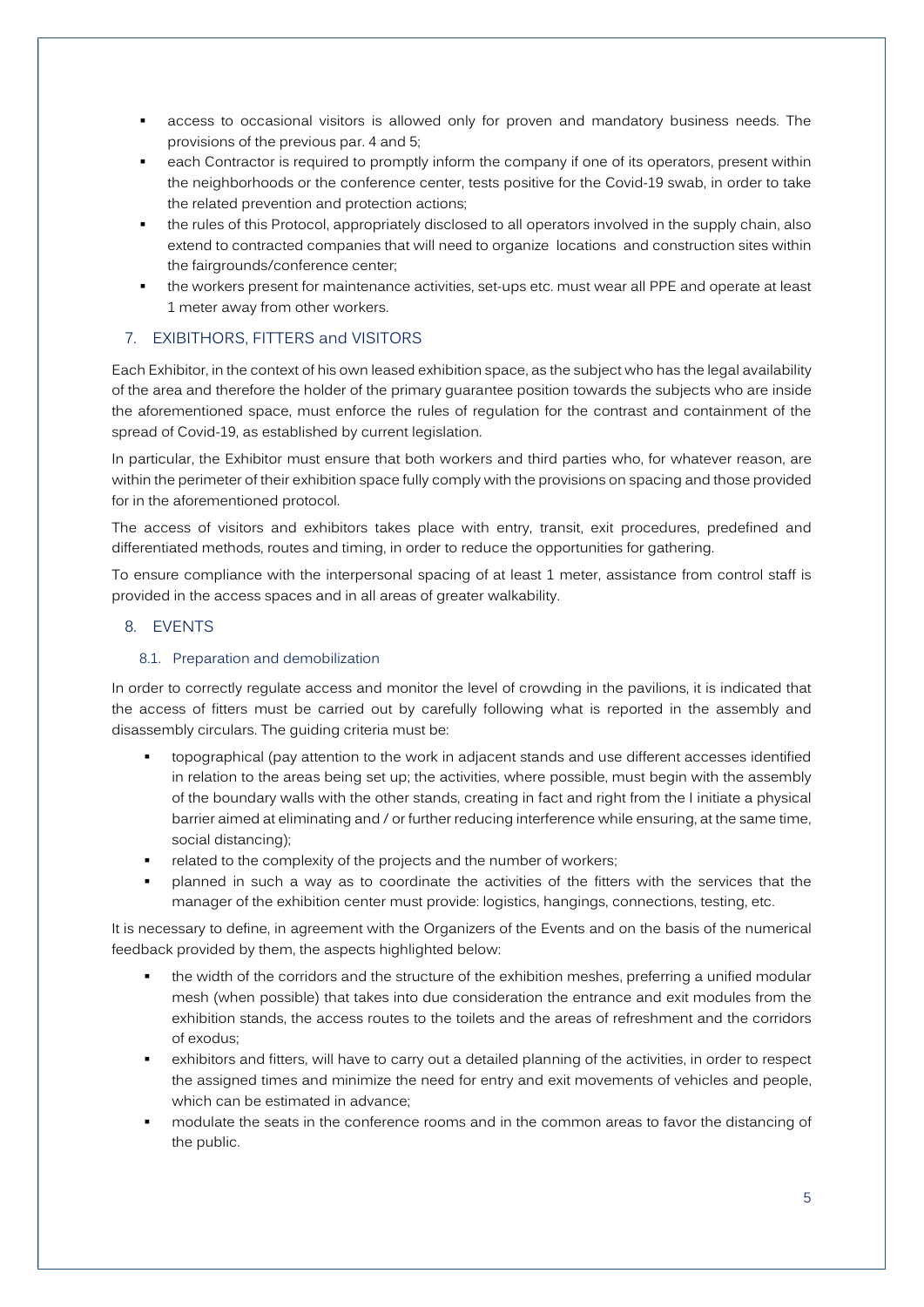#### 8.2. Conduct of the event

Visitor access takes place with entry, transit and exit procedures and with the definition of methods, routes and timing aimed at reducing the opportunities for contact.

With the aid of fixed signs and digital support (Digital Signage), access and exit gates for visitors are identified and appropriately marked, whose transit flows are regulated by identifying differentiated routes both on a temporal basis (considering the entry and exit times) and/or physical. The management of transit flows within the exhibition center is then conveyed and remodeled through personnel adequately trained for the purpose.

The current legislation, regarding the crowding of a space used for trade fairs, is now based on the flow capacity guaranteed by the system of escape routes and emergency exits; compliance with the social spacing of at least 1 m is favored with the adoption of supplementary initiatives functional to contain crowding by facilitating the management of flows.

In light of the above, the measures specified below are evaluated with the individual Organizers.

- spatial-temporal extension of the duration of the event, proceeding, if necessary, with an increase in both the exhibition spaces and the opening times. To prevent the arrival of visitors from coinciding with the times of greatest use of local public transport, the times may be redefined and/or extended (eg. 10.30 a.m.- 08.30 pm);
- the homogeneous distribution of the presence of visitors over the entire period of the event also through the daily booking of the visit with the obligation of implementation of the use of the online ticket office;
- limit physical ticketing activity. The desks intended for registration and reception of participants are equipped with protections in plexiglass material towards the public and there are stations for the event assistants positioned according to the general indications on spacing. The delivery of any information material to the participants must take place through a window or through a "selfservice" distribution point set up in an adequately organized space. In the case of on-site payments, Fiera Milano is equipped with devices for payment by credit card or contactless debit card. The keypads for entering the code will be sanitized frequently and the disinfectant gel dispenser is available in the immediate vicinity;
- visitors receive in advance precise indications on the timing of arrival in the exhibition area appropriately calibrated according to the expected time of visit, in order to avoid an excessively early or delayed arrival with the consequent creation of possible queues. Such indications may also be provided in real time through the implementation of the services offered by the neighborhood App;
- the poles of attraction (leading companies, collateral events, conferences etc.), distributed throughout the area occupied by the event, must be appropriately designed with the aim of encouraging turnout and avoiding concentrations;
- eliminate possible queues at the refreshment points through electronic payment systems and renewed/fast distribution of products. Increase the opening of the refreshment points in compliance with the social distancing required and in compliance with the measures introduced for the consumption of meals. Encourage the practice of takeaways (especially for exhibitors/fitters) with the delivery of the meal directly to one's stand.

#### 8.3. Catering services

The administration of food and drinks during the event is regulated in accordance with the provisions of the specific rules issued for the purpose. The catering areas should be manned by control personnel. By way of example, it is reported that:

 where it is possible to arrange spaced seating, meals served by catering staff will be organized. The meal will be served in the form of ready meals or with delivery of prepackaged trays;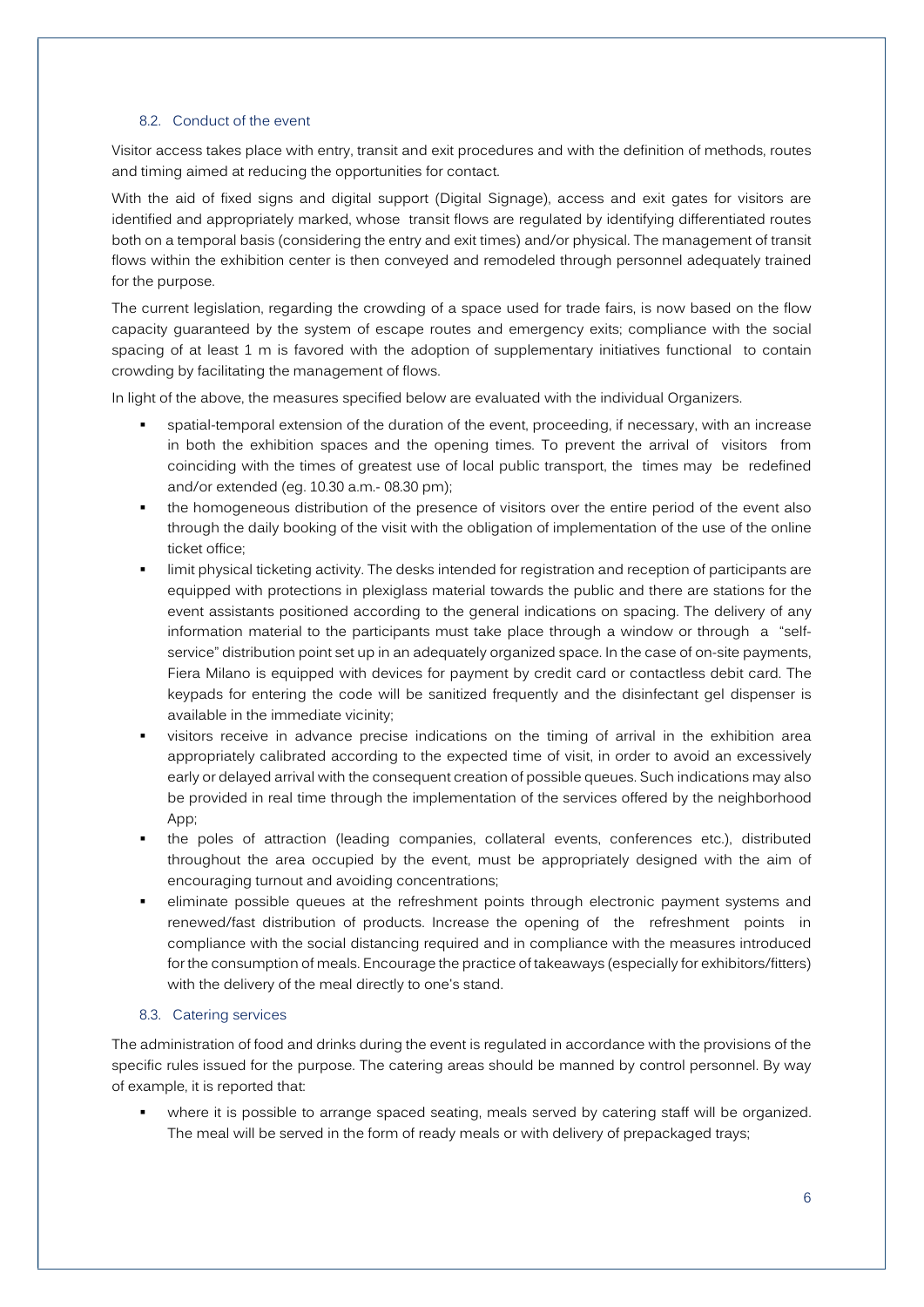- where it is not possible to have adequate space for seated meals, trays or pre-packaged packs ("lunch box" or "coffee box") will be delivered to be consumed individually in the event area, or even nearby, maintaining social distancing;
- any dedicated sessions must be arranged in such a way as to ensure the necessary social distancing of at least 1 meter, this distance can possibly be reduced only by resorting to the installation of physical barriers between the different tables adequate to prevent contagion via droplets;
- consumption at the counter is allowed only if the usual interpersonal distance can be ensured;
- it is possible to organize a buffet mode through administration by personnel in charge, excluding the possibility for visitors to touch what is exposed and in any case providing for the obligation to maintain the distance and the obligation to use a mask to protect the streets. Respiratory;
- the self-service mode can possibly be allowed for buffets made exclusively with single-portion packaged products. In particular, the distribution of food must take place with organizational methods that avoid the formation of gatherings also through a reorganization of the spaces in relation to the size of the areas; Appropriate measures must also be assessed (eg. signs on the ground, barriers etc.) to ensure interpersonal distancing of at least one meter during queuing for access to the buffet.

#### 9. CONGRESS EVENTS

#### 9.1. Preparation and demobilization

As regards the preparation and dismantling of congress events, the same considerations as in paragraph 8.1 apply.

#### 9.2. Conduct of Congress Event

Net of the indications already reported in this protocol, further operational measures are reported below for the areas considered most sensitive in terms of possible crowding.

#### 9.2.1. Secreteriat and reception area

Automated IT procedures have been introduced for event registration, such as printing systems for personal access badges with QR codes in order to automate checks and limit the possibility of queuing.

The desks intended for the registration and reception of participants should be equipped with protections in transparent material to the public and desks have been set up for the event assistants positioned according to the general indications on spacing.

The delivery of any information material to the participants takes place through a window or space under transparent protection or through a "self-service" distribution point set up in an adequately organized space.

#### 9.2.2. Exhibition area

All the general health and hygiene rules already mentioned are applied in the exhibition spaces, such as social distancing and the use of PPE, both for the staff of the exhibiting companies and for visitors.

Corridors of adequate size are foreseen in the design of the spaces to favor social distancing.

Each Exhibitor, in the context of his own leased exhibition space, as the subject who has the legal availability of the area and therefore the holder of the primary guarantee position towards the subjects who are inside the aforementioned space, must enforce the rules of regulation to combat and contain the spread of Covid-19.

In particular, the Exhibitor must ensure that both workers and third parties who, for whatever reason, are within the perimeter of their exhibition space fully comply with the provisions on spacing and, in general, with the aforementioned protocol.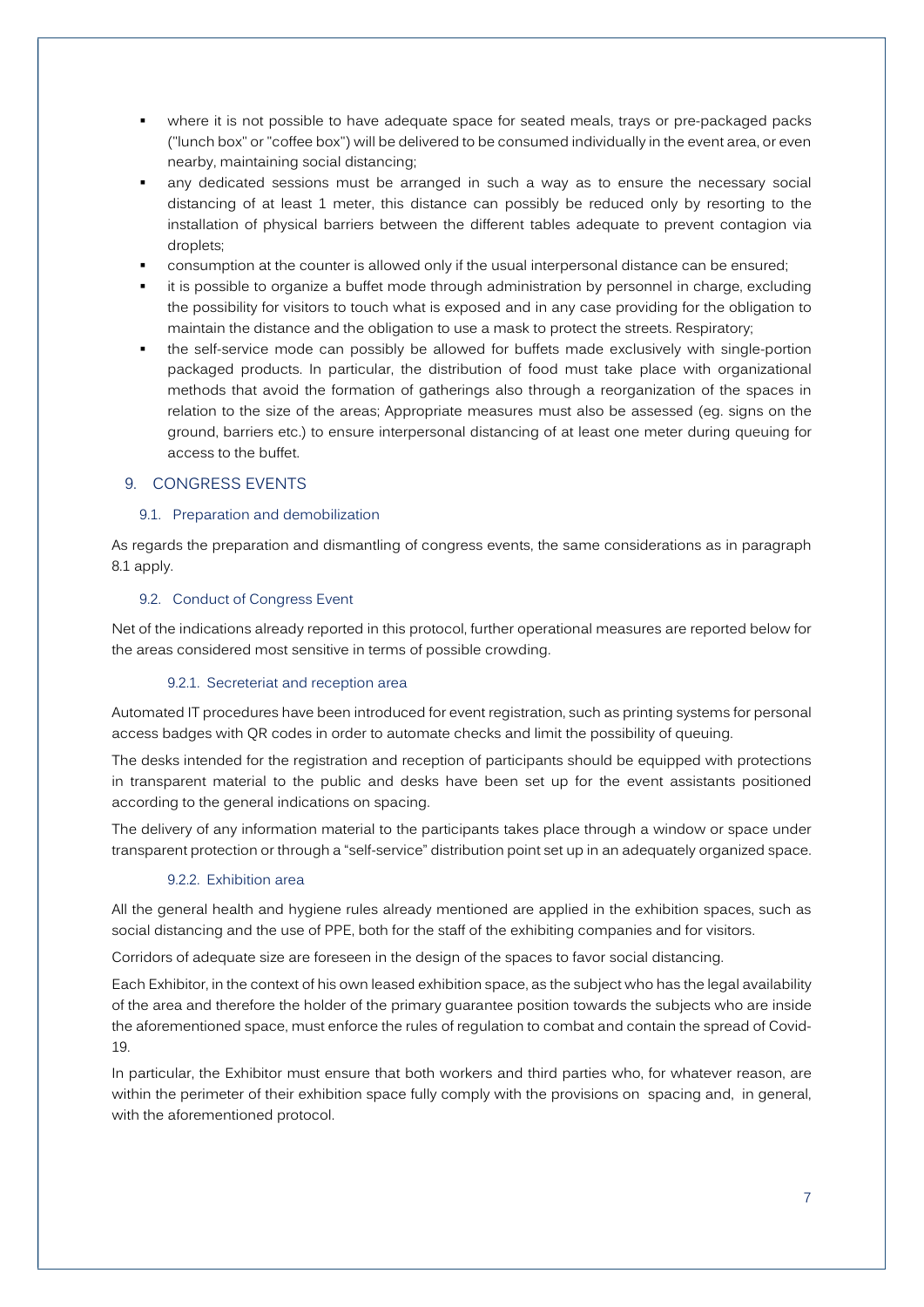Commercial, promotional materials and gadgets will be distributed through the use of special containers and displays in "self-service" mode.

The exhibition area should always be manned by control personnel.

## 9.2.3. Catering area

The administration of food and drinks during the event is regulated in accordance with the specific rules issued for the purpose. The catering areas must always be manned by control personnel. For further specifications, please refer to paragraph 8.3 of this Protocol.

#### 9.2.4. Conference rooms

In the conference rooms the positioning of the seats that can be used is provided at a distance from each other in order to ensure interpersonal distancing.

By way of example, some general indications are provided:

- seats that cannot be used must be well identified with devices suitable for non-use;
- the number of seats must be adequate for the number of participants. Nobody can participate in the event while standing;
- Access and outflow from the hall must be organized with diversified entrances and exits, identified by appropriate signs;
- Before the start of the work, the video on the hygiene and health rules to be respected at the arranged event may be shown. Alternatively, appropriate information signs will be present in the conference spaces;
- if a direction or a "slides center" is set up, a reception room for speakers and moderators will be provided and the space dedicated to the delivery of teaching aids must be set up in order to maintain social distancing. If PCs or other commonly used devices are provided, cleaning with disinfectant will be provided between one use and another;
- the podium from which the event speakers will speak will be positioned at a distance of at least 2 meters from any other person on the stage and from the front row, in order to allow the presentation without a mask. If the use of remote control, PC or other commonly used devices is foreseen, cleaning with disinfectant will be provided between one use and another;
- the moderators seated at the table must maintain a minimum distance of 1 meter between one and the other, in order to allow them to intervene without wearing a mask. If the use of a PC or other commonly used devices is foreseen, cleaning with disinfectant will be provided between one use and the next.

# 10. CLEANING AND SANITIZATION

The Organizer of the event guarantees, in coordination with the Manager, both the daily cleaning and the sanitation of the premises, environments, fixed workstations and common and leisure areas; in particular:

- **•** before the start of each event, the cleaning and sanitization of the exhibition hall pavilions used by the event and the ancillary rooms is guaranteed;
- the Organizer guarantees the installation of disinfectant gel dispensers for hand cleaning at entrances, passageways, bathrooms and refreshment points;
- at all the toilets of the exhibition areas, during the moments of the event, the continuous presence of personnel dedicated to the sanitation of the same is guaranteed;
- in the wardrobes, clothing and personal items will be placed in special garment bags.

If the presence of a person manifesting the symptoms of Covid-19 is ascertained within the neighborhoods, the spaces are cleaned and sanitized in compliance with the provisions of circular no. 5443 of 22 February 2020 of the Ministry of Health as well as their ventilation.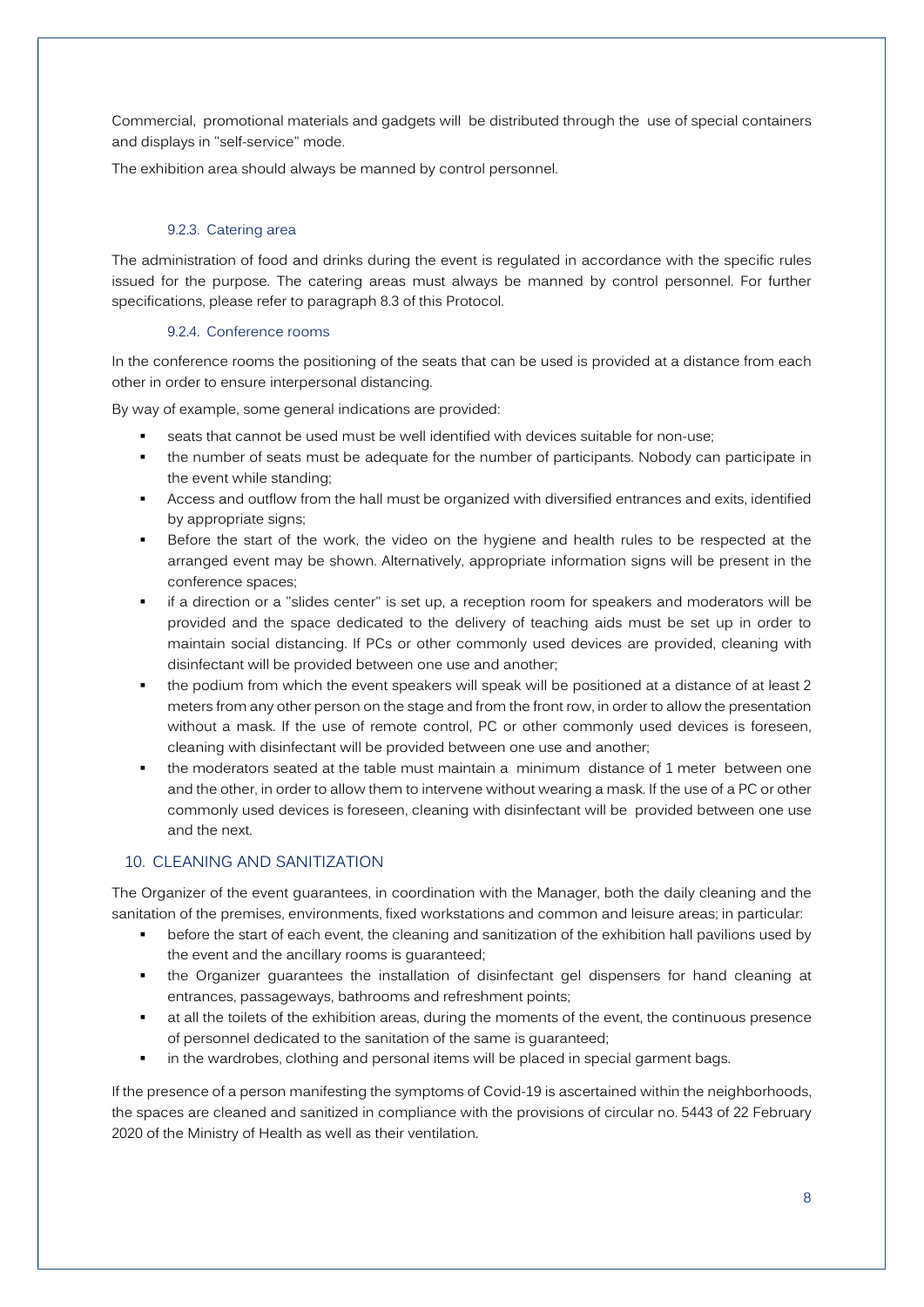#### 10.1. Areas for office use, congress halls, auditoriums and service areas

For office areas, the activities are carried out at the end of the work shift or in any case at times when there is no staff in the areas subject to treatment.

For the exhibition areas and areas of greater walkability, dedicated teams will be foreseen for the continuous cleaning of the surfaces of greatest contact such as, by way of example, handles, handrails, push-button panels etc.

#### 10.2. Products used and method of application

Cleaning must include the use of disinfectant products suitable for different types of environments and surfaces. The application can be done manually or with the aid of sweeping motorbikes and / or nebulizers.

#### 11. PERSONAL HYGENIC PRECAUTIONS

It is mandatory for those who access the exhibition and congress center for various reasons to take all necessary hygiene precautions, in particular frequent cleaning and sanitizing of the hands.

Disinfectant gel dispensers are made available and supplied daily, appropriately distributed in the exhibition areas. The location of the same is adequately communicated to users with the use of suitable signage.

#### 12. USE OF MASK

Considering the fact that the main transmission channels of the virus are eyes, nose, mouth and hands, the use of masks as a hygienic protective measure useful for reducing the spread of the SARS virus is mandatory within the fairgrounds/congress center.

They can be disposable surgical masks (which are medical devices used to protect others) or washable masks (the so-called "community masks"), even self-produced, in multilayer materials suitable for providing an adequate barrier and, at the same time, which guarantee comfort and breathability, shape and adherence adequate to cover from the chin to above the nose.

In compliance with current regulatory provisions, in indoor spaces (such as, but not limited to, exhibition halls and congress halls) the use of masks is mandatory.

The use of the mask helps to limit the spread of the virus, but must be adopted in addition to other protective measures aimed at reducing the infection (such as physical distancing and constant and careful hygiene of the hands), which remain unchanged and priority .

Through dedicated operators, compliance with the provisions set out in this paragraph will be constantly checked

In areas, whose legal ownership is held by third parties, it will be the obligation of the latter to ensure compliance with this indication.

## 13. TREATMENT OF A SYMPTOMATIC PERSON

The procedure provided by the institutions, of a general nature, requires that the individual citizen who presents symptoms or who has been exposed to possible contagion, must notify his family doctor or the National Health Service. These, based on the procedures applied, will decide whether to subject the person to a swab or not and/or to adopt the precautionary quarantine measure.

You do not have to go to the emergency room or medical offices but you must contact your family doctor, pediatrician or medical guard by phone.

#### 13.1. Identification of symptomatic person.

In the event that a person present at the Exhibition Center/Congress Center develops fever and symptoms of respiratory infection, he must immediately report this to the personnel office (in the case of an employee), to his/her company contact person (in the case of third-party personnel) or to the staff in charge in the case of a visitor/conference participant.